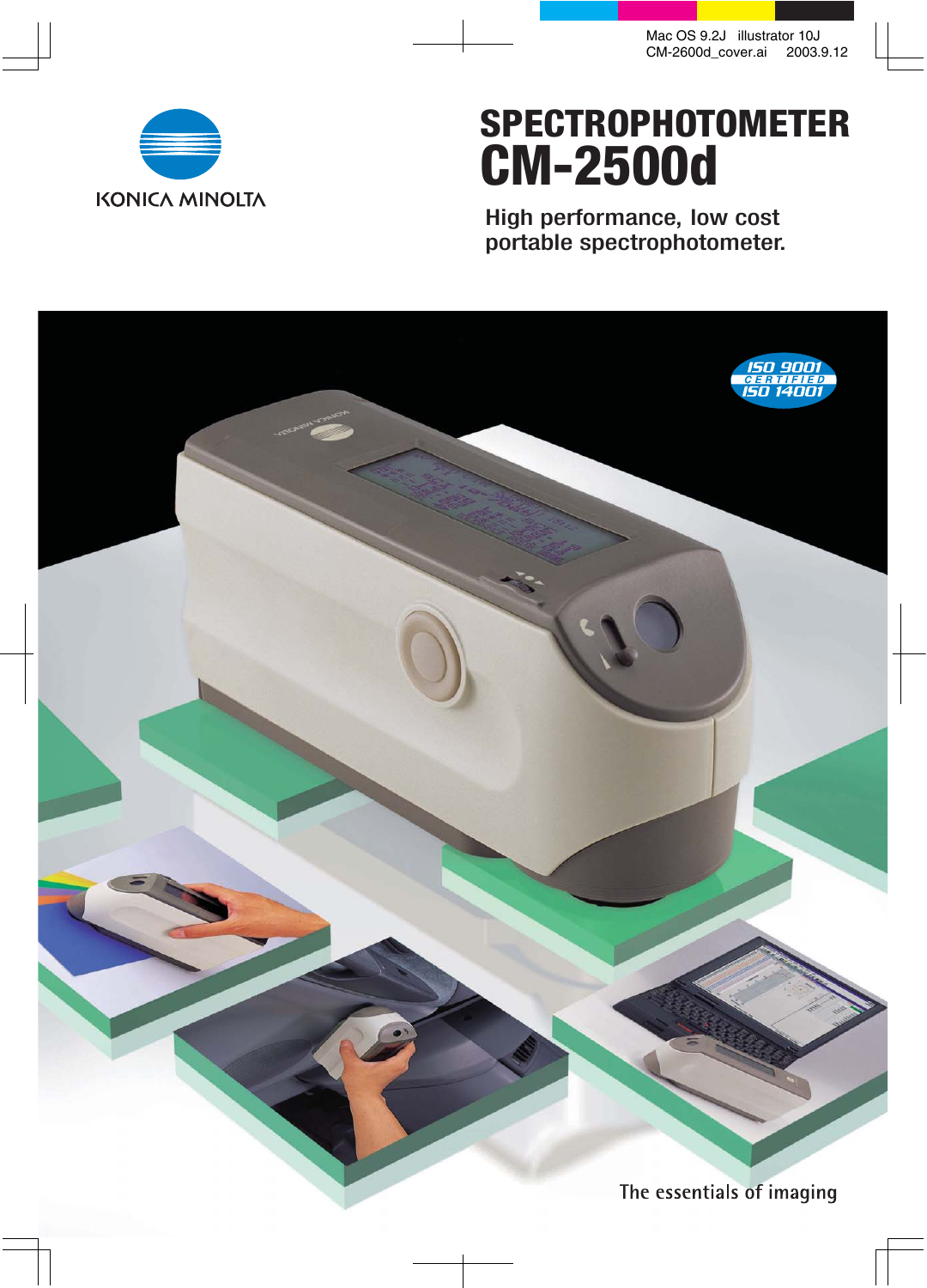# **Powerful partnership between CM-2500d and SpectraMagic**

Simultaneous measurement of SCI and SCE displays the data on the LCD in only 1.5 seconds. Unlike conventional spectrophotometers, there is no need to mechanically switch between SCI and SCE mode. This improves working efficiency and provides stable measured data since the measurement area does not shift when the mode is switched. And also Relativity Gloss Value can be displayed by using Numerical Gloss Control.

• SCI is a method in which measurements are taken with the specular reflection included. For this reason, it minimizes influences of the DISP EE EE BEEL surface condition of a sample, and is especially suitable for color quality control and Computer Color Matching.

• SCE is a method in which measurements are taken excluding the specular reflection. This type of measurement provides results similar to those observed visually.

The battery-powered small, light body allows the instrument to be placed in any position at the sample surface.

The number of moving parts in the instrument is minimized through the introduction of numerical control technology. The CM-2500d can be used with confidence, since it has been developed, manufactured and calibrated to meet ISO 9001 requirements.

The CM-2500d's large LCD display and its reverse display function provide easy reading, irrespective of which hand it is held in. Using your finger, the navigation wheel allows simple. user friendly operation.

 $\left($   $\right)$  Turn)  $\left($   $\right)$  Push

![](_page_1_Picture_10.jpeg)

The optics use an integrating sphere to provide diffuse illumination/8-degree viewing system.

The CM-2500d conforms to all widely accepted standards including ISO, JIS, DIN, CIE and ASTM, and generates measurements in color spaces such as L\*a\*b\*, Yxy, Munsell and CMC.

![](_page_1_Picture_15.jpeg)

## **Promotes accurate, consistent color communication. Conforms to widely-accepted industry standards and allows measurements in all popular color spaces.**

The user can choose the most suitable measurement area for the target. The easy-to-carry body with the illuminated viewfinder enables the user to position the instrument on the target quickly and accurately.

![](_page_1_Picture_21.jpeg)

### **Allows measurement in any position. Compact, lightweight, with an easy-to-operate navigation wheel and large LCD display.**

![](_page_1_Picture_33.jpeg)

## **Simultaneous measurement of SCI (specular component included) and SCE (specular component excluded). Advanced Numerical Gloss Control.**

# **Color Quality Control Software SpectraMagic (Optional)**

Supports Windows®98/2000, Windows NT®4.0

### **High reliability and long life. Maintenance-free design.**

![](_page_1_Figure_23.jpeg)

### **Procedures are displayed in the form of messages to eliminate in-process errors. Task function by CM-2500d and SpectraMagic.**

![](_page_1_Picture_32.jpeg)

via **SpectraMagic**, data can be downloaded for color quality control analysis.

### **<Main Specifications>**

**For paints, plastics, automobiles, ceramics, architectural interiors, textile, paper, food etc.**

![](_page_1_Picture_19.jpeg)

# **Designed for versatility in various applications, the CM-2500d is a portable integrating sphere spectrophotometer incorporating Numerical Gloss Control.**

![](_page_1_Figure_16.jpeg)

| Color space /<br>Color difference scales | L*a*b*, L*c*h, L*u*v*, Hunter Lab, FMC-2, CMC, CIE-94, XYZ, Yxy   |
|------------------------------------------|-------------------------------------------------------------------|
| <b>Color indices</b>                     | Metamerism, Whiteness/Whiteness Difference, Yellowness/           |
|                                          | Yellowness Difference, Tint/Tint Difference, Brightness, opacity, |
|                                          | Haze, Dominant Wavelength, Excitation Purity, Ganz WI, Ganz Tint  |
| <b>Observer Conditions</b>               | $2^\circ, 10^\circ$                                               |
| <b>Illuminant Conditions</b>             | A, C, D65, D50, D55, D75, F2, F6, F7, F8, F10, F11, F12, U50      |
| <b>Displays</b>                          | Spectral plot, Color plot, Tolerance plot, Statistical report,    |
|                                          | Real color, K/S, Multi-view display                               |
| <b>Tolerance Settings</b>                | Elliptical, Box, Pass / Warn / Fail                               |

Microsoft<sup>®</sup>, Windows<sup>®</sup>, Windows<sup>®</sup>2000, Windows<sup>®98</sup>, Windows NT<sup>®</sup> are trademarks of Microsoft Corporation in the USA.

![](_page_1_Picture_3.jpeg)

**In various applications For pharmaceuticals, cosmetics, printing, building materials, textiles, food etc.**

Consistent color communication. Since automatic setting of color difference tolerances is possible, accurate Pass/Fail information can be given to customers and manufacturers.

Enables color analysis from various viewpoints. Detailed, easy-tosee spectral graph.

Exports data to spreadsheet applications.

![](_page_1_Figure_30.jpeg)